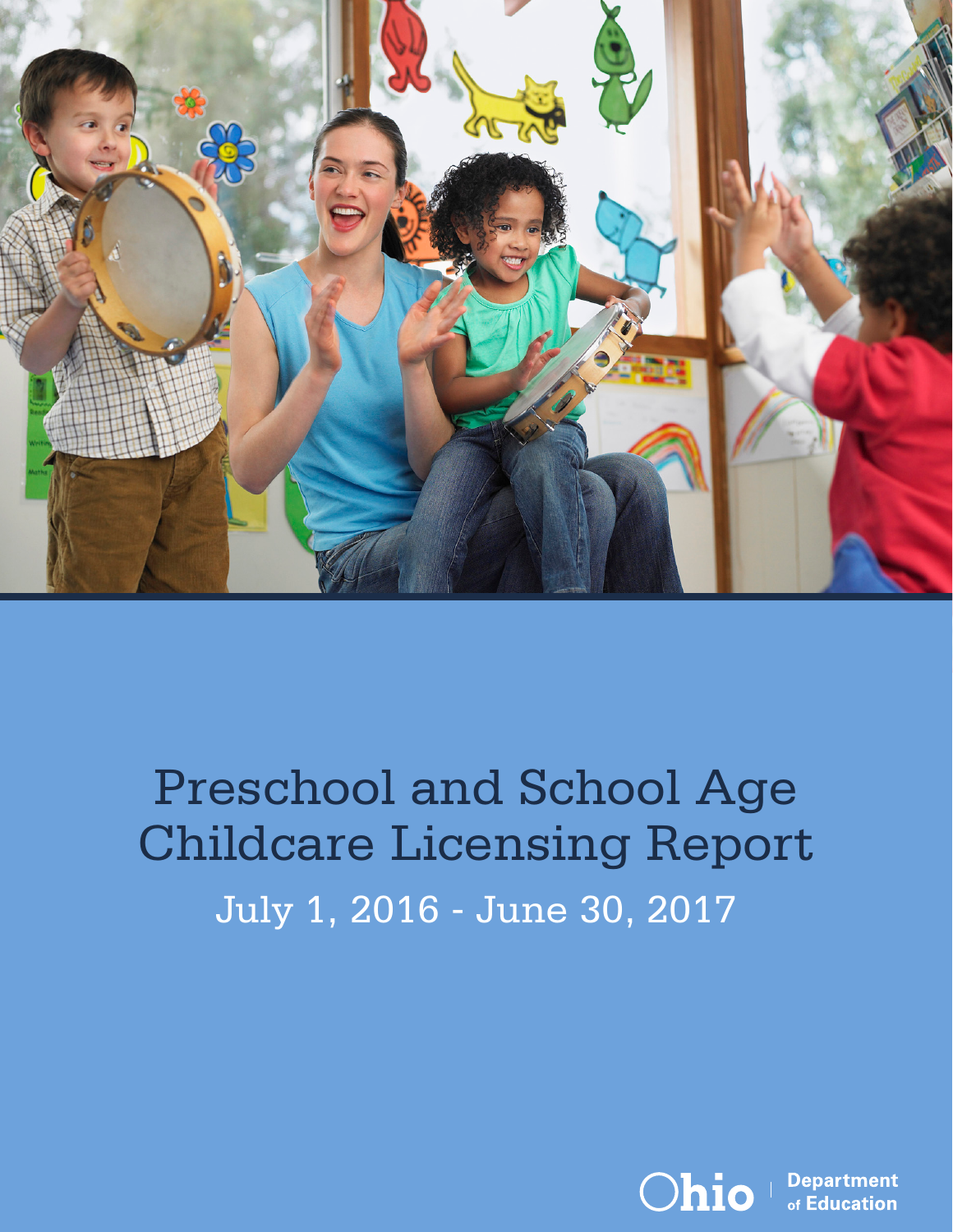## **Introduction**

#### As required by [Ohio Revised Code 3301.57 \(E\)](http://codes.ohio.gov/orc/3301.57):

*"The Department of Education shall prepare an annual report on inspections conducted under this section. The report shall include the number of inspections conducted, the number and types of violations found, and the steps taken to address the violations. The Department shall file the report with the governor, the president and the minority leader of the senate, and the speaker and minority leader of the House of Representatives on or before the first day of January of each year, beginning in 1999."*

### **Sites licensed between July 1, 2016 - June 30, 2017**

• Total number of sites licensed by the Ohio Department of Education: 1,792 (preschool and/or school age childcare)

– Total number of Department of Education licensed preschool programs: 1,522

– Total number of Department of Education licensed school age childcare programs: 455

Note: Some sites may have both preschool and school age childcare programs, therefore, total sites licensed will not equal preschool + school age childcare licenses.

#### **ENROLLMENT**

| Total preschool children (birth-5 years)       | 65.578 |
|------------------------------------------------|--------|
| Total school age children (5-14 years)         | 25.541 |
| Total preschool and school age children served | 91.119 |

| <b>DETAILS OF THE FUNDING SOURCES FOR PRESCHOOL PROGRAMS</b> | <b>NUMBER OF SITES</b> |
|--------------------------------------------------------------|------------------------|
| <b>Head Start</b>                                            | 87                     |
| Early Childhood Education Entitlement Grant                  | 347                    |
| <b>Tuition/Locally Funded</b>                                | 492                    |
| <b>Preschool Special Education</b>                           | 626                    |
| DETAILS OF THE FUNDING SOURCES FOR SCHOOL AGE                |                        |
| <b>Tuition/Locally Funded</b>                                | 69                     |
| 21st Century Grant                                           | 127                    |
| SITE INSPECTIONS CONDUCTED BETWEEN 07/1/16-06/30/2017        |                        |
| Number of announced site inspections conducted               | 145                    |

Number of unannounced site inspections conducted 1,512

#### **CORRECTIVE ACTION**

In situations where a program was not in compliance with applicable laws and rules, the Department placed the licensee on a corrective action plan that outlined the violation issues and the steps that needed to be taken to address the violations. The action plan process began by notifying programs of any noncompliance issues that required corrective action. The corrective action plan submitted needed to address the following questions:

- What short-term or immediate action has been taken to correct the area of noncompliance?
- Please explain the planned changes to your system(s) or procedure(s) to prevent this noncompliance in the future?
- Who will be responsible for the ongoing implementation of the planned changes to your system(s) or procedure(s) to continue to prevent this noncompliance?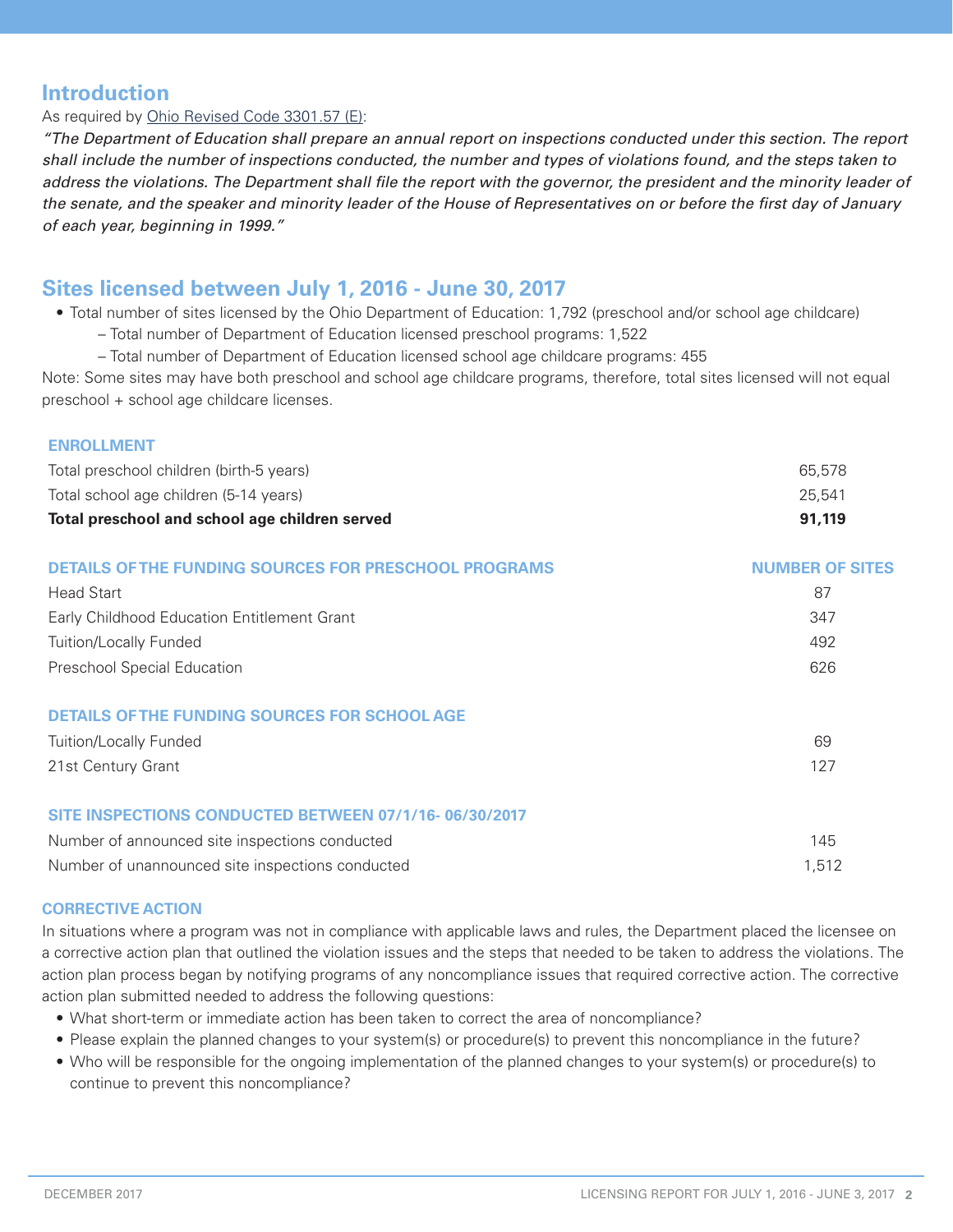A program that was found to have a noncompliance of any kind was required to submit its action plan for correction to the Department. Licensing specialists verified that the corrective action plan was implemented during the next unscheduled compliance visit.

## **PRESCHOOL COMPLIANCE INFORMATION FOR JULY 1, 2016 - JUNE 30, 2017**

886 preschool site visit reports documented full compliance (announced and unannounced visits).

| <b>OHIO ADMINISTRATIVE CODE</b>                       | <b>MOST FREQUENT PRESCHOOL VIOLATION CITED</b>                                                                                                                                                                                                                                                                                        | <b>NUMBER OF VIOLATIONS</b> |
|-------------------------------------------------------|---------------------------------------------------------------------------------------------------------------------------------------------------------------------------------------------------------------------------------------------------------------------------------------------------------------------------------------|-----------------------------|
| <b>Staff</b><br>3301-37-04(D)                         | An employee medical statement shall be on file<br>and be available for review by the Department.<br>Employee medical statements should be updated<br>on a regular basis according to program policy. A<br>physician, a physician assistant, a clinical nurse<br>specialist or a certified nurse may provide the<br>medical statement. | 122                         |
| <b>Staff</b><br>$3301 - 37 - 04(T)(5)$                | Preschool special education classroom had a ratio<br>in excess of 1 teacher: 6 children with IEP.                                                                                                                                                                                                                                     | 108                         |
| <b>Child Information</b><br>$3301 - 37 - 08(B)(2)(a)$ | Medical statements were not on file for all children.                                                                                                                                                                                                                                                                                 | 66                          |
| Facility<br>3301-37-05(B)                             | The program shall provide written documentation<br>of an annual fire inspection and approval of the<br>facility. Annually means within 12 months of the<br>previous fire inspection.                                                                                                                                                  | 53                          |
| Policies and procedures<br>3301-37-07(D)(7)(b)        | In each building in which a program is operated,<br>at least one preschool staff member who<br>has completed a child abuse recognition and<br>prevention course based on an approved<br>curriculum.                                                                                                                                   | 51                          |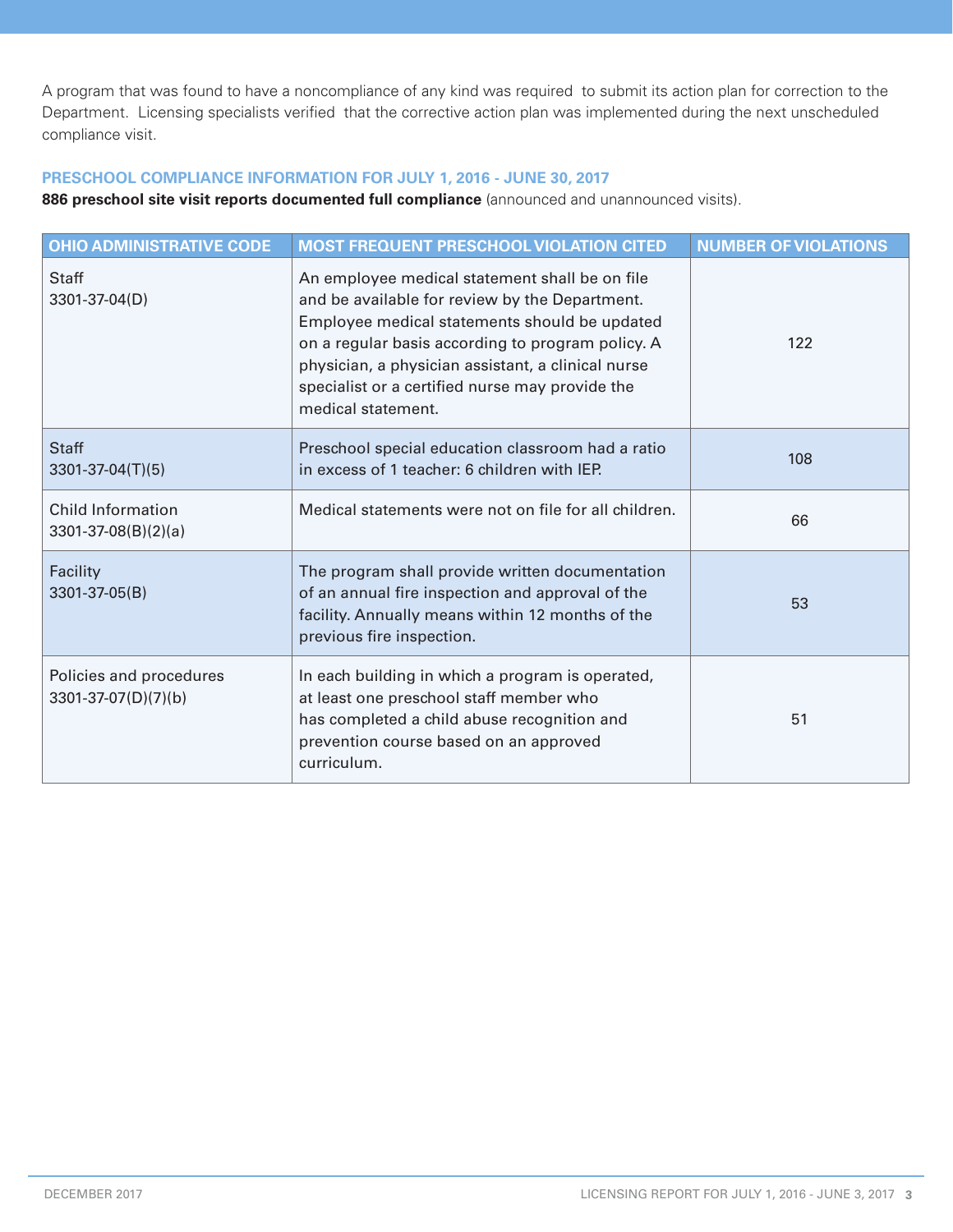## **SCHOOL AGE CHILD CARE COMPLIANCE INFORMATION FOR JULY 1, 2016 - JUNE 30, 2017**

**240 school age childcare site visit reports documented full compliance** (announced and unannounced visits)**.**

| <b>OHIO ADMINISTRATIVE CODE</b>                        | <b>MOST FREQUENT SCHOOL AGE CHILD CARE</b><br><b>VIOLATION CITED</b>                                                                                                                                                                            | <b>NUMBER OF VIOLATIONS</b> |
|--------------------------------------------------------|-------------------------------------------------------------------------------------------------------------------------------------------------------------------------------------------------------------------------------------------------|-----------------------------|
| Discipline 3301-32-09(I)                               | The program's discipline policy did not include all<br>of the restrictions listed in rule.                                                                                                                                                      | 41                          |
| Staff ratios and volunteers<br>3301-32-03(H)           | A staff member with current valid first aid and<br>CPR, child abuse recognition and prevention,<br>and management of communicable disease<br>certification shall be on site at all times when<br>children are in attendance.                    | 38                          |
| Staff 3301-32-02(D)                                    | Staff members of school child programs shall be<br>examined by a licensed physician, physician<br>assistant, clinical nurse specialist or certified nurse<br>not more than 12 months prior to employment and<br>up to 30 days after employment. | 35                          |
| <b>Behavior Management</b><br>Discipline 3301-37-10(C) | The behavior management policy given to parents<br>did not include all of the restrictions listed in rule.                                                                                                                                      | 32                          |
| Facilities 3301-32-04(C)                               | Both the scheduled and completed dates of the<br>annual fire inspection shall be documented and<br>maintained by the program.                                                                                                                   | 29                          |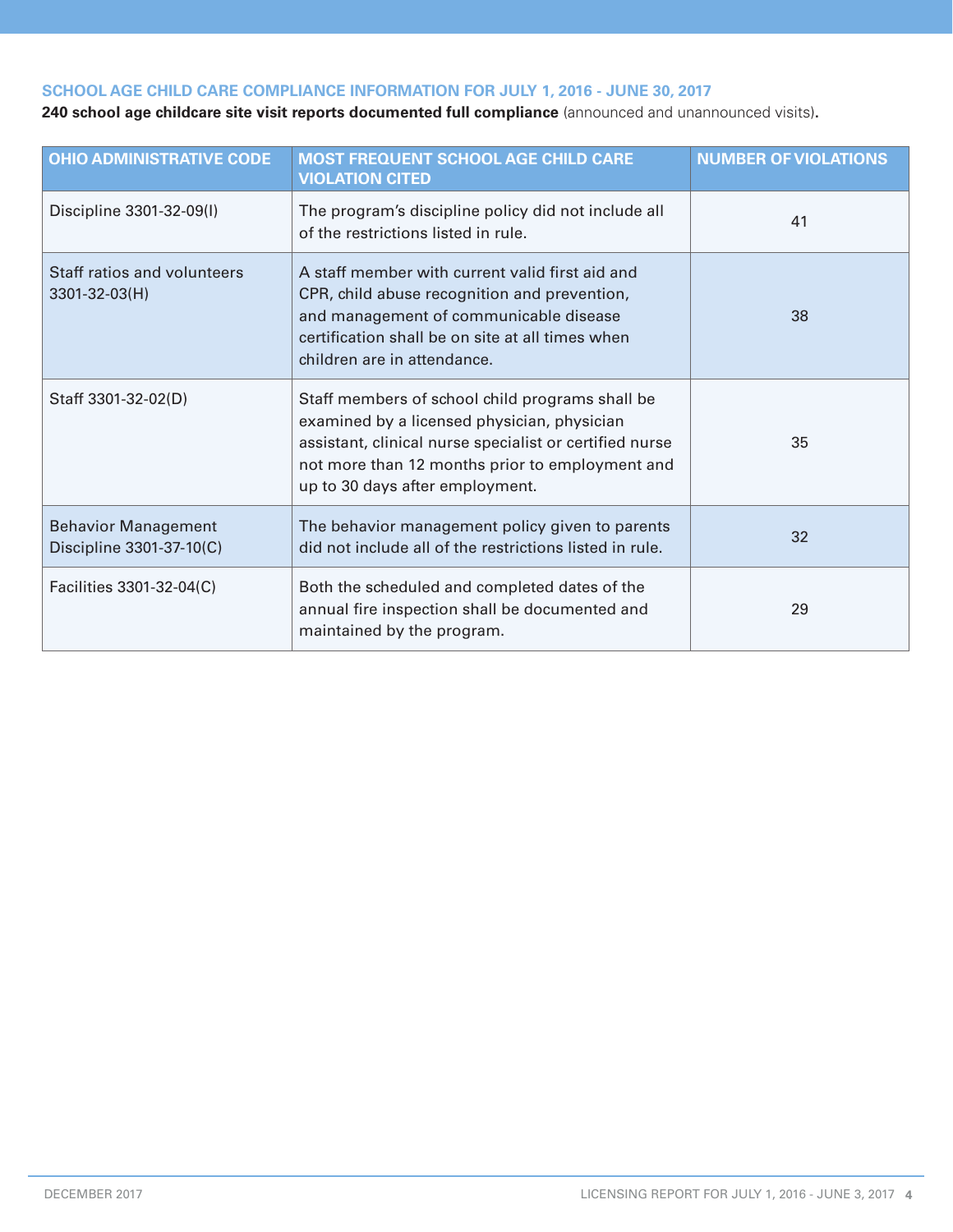# Preschool and School Age Childcare Licensing Violations Fiscal Year 2017

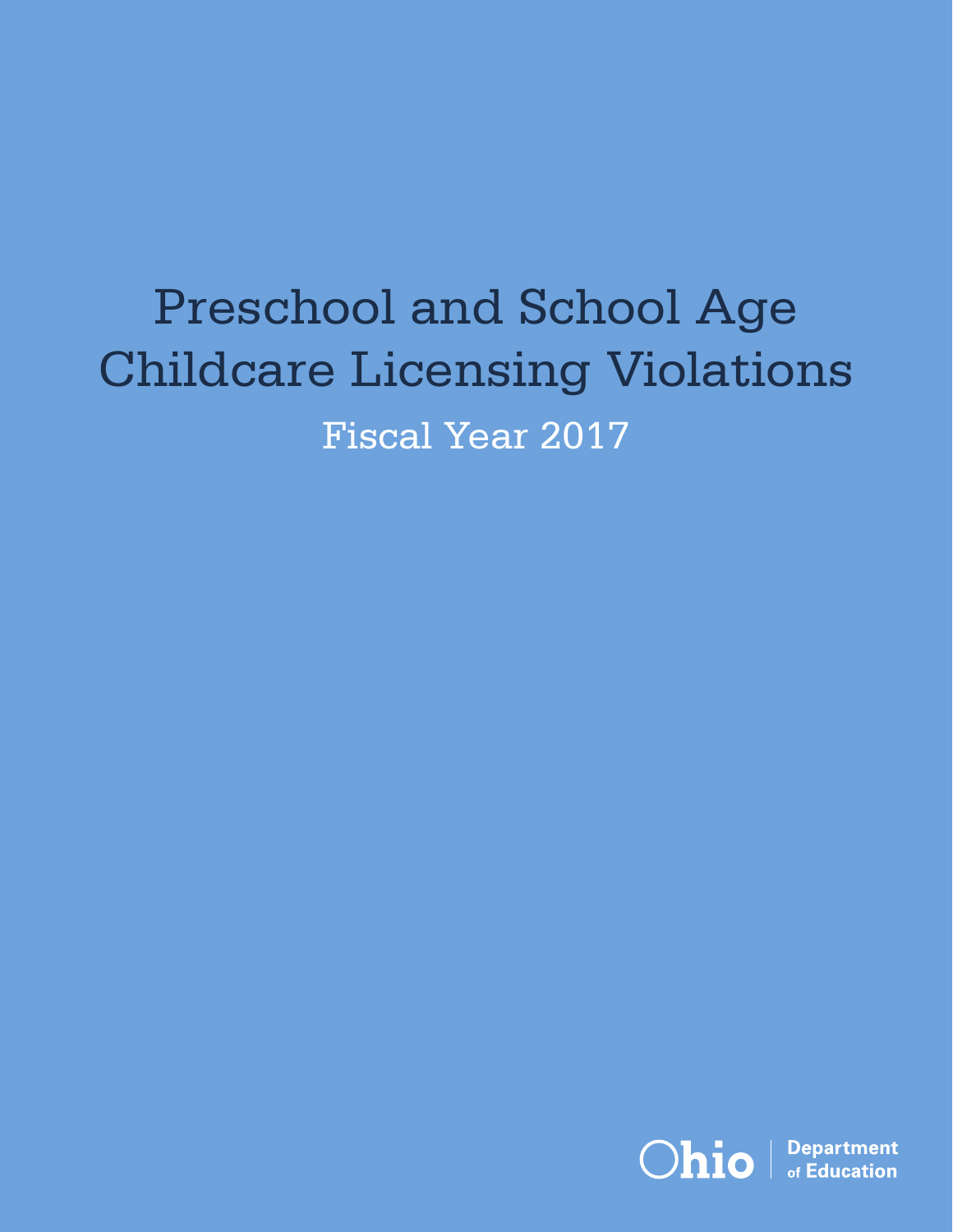This report provides a summary of the details related to violations of preschool and school age childcare licensing rules as noted by licensing personnel conducting onsite visits during the 2016-2017 fiscal year. Violations must be corrected. The first step in correction is the creation and implementation of a written corrective action plan.

| PRESCHOOL RULE CITATION<br>(All rule numbers are references to<br>the Ohio Administrative Code) | <b>EXPLANATION</b>                                                                                                                                                                                                                                                                                                                                                        | <b>NUMBER OF VIOLATIONS</b> |
|-------------------------------------------------------------------------------------------------|---------------------------------------------------------------------------------------------------------------------------------------------------------------------------------------------------------------------------------------------------------------------------------------------------------------------------------------------------------------------------|-----------------------------|
| Compliance and Investigation<br>3301-37-02(I)                                                   | The most recent written compliance reports shall<br>remain posted in a conspicuous place near the<br>posted program license until the next compliance<br>report is received from the Department. The most<br>recent compliance report was not posted.                                                                                                                     | 14                          |
| Compliance and Investigation<br>3301-37-02(I)                                                   | The most recent corrective action plan was not<br>posted in a conspicuous place near the posted<br>program license.                                                                                                                                                                                                                                                       | 4                           |
| Compliance and Investigation<br>3301-37-02(O)                                                   | The following are identified as "serious risk"<br>violations of a license due to the great risk of harm to<br>children: (1) A child was left unattended on a school<br>bus.                                                                                                                                                                                               | 1                           |
| Program<br>3301-37-03(B)                                                                        | A written curriculum shall be adopted which<br>describes developmentally appropriate activities,<br>learning environment and approaches which meet<br>the individual needs of the children and is aligned to<br>the early learning content standards adopted by the<br>State Board of Education.                                                                          | 3                           |
| Program<br>3301-37-03(E)                                                                        | A child who attends the center for five hours or more<br>on a given day shall be provided with a mat or cot<br>to rest. The nap/rest period shall be flexible to meet<br>individual needs with provisions for early risers and<br>non-nappers.                                                                                                                            | 1                           |
| Program<br>3301-37-03(F)                                                                        | Children's development progress shall be reviewed<br>and reported to parent(s) at established intervals.<br>All reporting shall be conducted according to<br>established procedures of the program's governing<br>board. A conference involving the teacher and parent<br>shall be held at least twice each school year.                                                  | 1                           |
| Program<br>3301-37-03(G)                                                                        | The program shall have on file and provide to<br>each parent a parent handbook that will encourage<br>parental participation and keep parents informed<br>about the program's operations, services and<br>policies. The handbook shall include information to<br>advise parents how to obtain copies of inspection<br>reports of the program and how to file a complaint. | 11                          |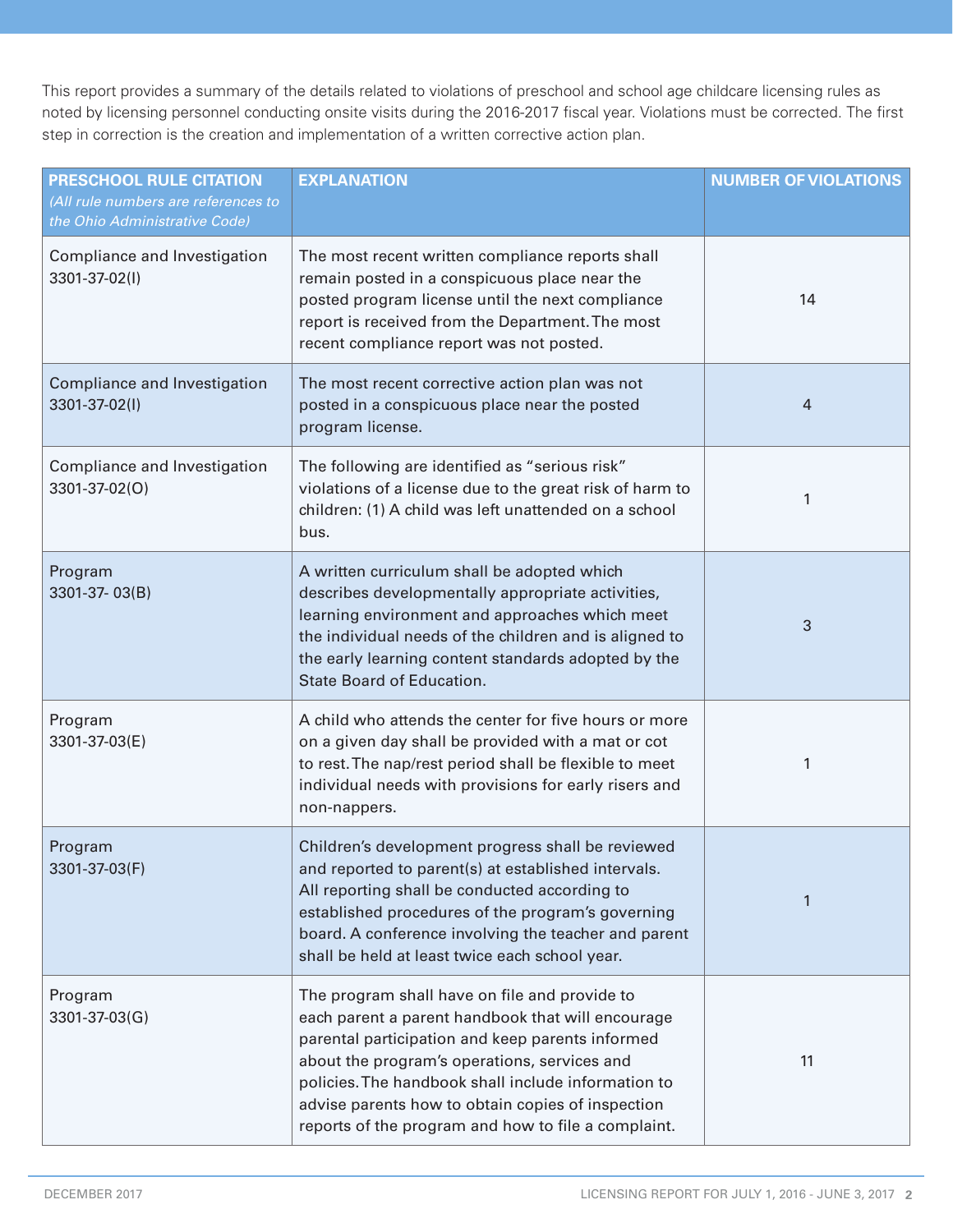| PRESCHOOL RULE CITATION<br>(All rule numbers are references to<br>the Ohio Administrative Code) | <b>EXPLANATION</b>                                                                                                                                                                                                                                                                                                                                                                                                                                                                                                            | <b>NUMBER OF VIOLATIONS</b> |
|-------------------------------------------------------------------------------------------------|-------------------------------------------------------------------------------------------------------------------------------------------------------------------------------------------------------------------------------------------------------------------------------------------------------------------------------------------------------------------------------------------------------------------------------------------------------------------------------------------------------------------------------|-----------------------------|
| <b>Staff</b><br>3301-37-04(C)                                                                   | Staff members, nonteaching employees and<br>volunteers shall annually sign a non-guilty/ non-<br>conviction statement on a prescribed form.                                                                                                                                                                                                                                                                                                                                                                                   | 3                           |
| <b>Staff</b><br>3301-37-04(D)                                                                   | An employee medical statement shall be on file<br>and be available for review by the Department.<br>Employee medical statements should be updated on<br>a regular basis according to program policy.<br>A physician, a physician assistant, a clinical nurse<br>specialist or a certified nurse may provide the<br>medical statement.                                                                                                                                                                                         | 122                         |
| <b>Staff</b><br>3301-37-04(E)                                                                   | Each preschool staff member shall be at least 18<br>years of age and have a high school diploma or a<br>certification of high school equivalency issued by the<br>State Board of Education or a comparable agency on<br>file for review.                                                                                                                                                                                                                                                                                      | 24                          |
| <b>Staff</b><br>3301-37-04 (F)                                                                  | Program did not have hire dates and staff position<br>requirement information available for review.                                                                                                                                                                                                                                                                                                                                                                                                                           | 5                           |
| <b>Staff</b><br>3301-37-04(H)(1)                                                                | The director of the preschool program did not meet<br>the certificate or licensure requirements                                                                                                                                                                                                                                                                                                                                                                                                                               | $\overline{2}$              |
| <b>Staff</b><br>3301-37-04(I)(2)                                                                | Each class/group in a preschool program shall have<br>assigned a head teacher in accordance with the rule.                                                                                                                                                                                                                                                                                                                                                                                                                    | 3                           |
| <b>Staff</b><br>3301-37-04(I)(2)                                                                | The preschool special education head teacher did<br>not meet the qualifications in rule.                                                                                                                                                                                                                                                                                                                                                                                                                                      | 3                           |
| <b>Staff</b><br>3301-37-04(J)                                                                   | Extended day child care provided to preschool<br>children before or after the preschool program shall<br>have staff members assigned that at a minimum, are<br>at least 18 years of age and have at least a<br>high school diploma or certification of high school<br>equivalency issued by the state board of education<br>or comparable agency. The extended child care staff<br>member must also meet requirements related to a<br>medical examination, in- service and background<br>investigation as cited in this rule. | 16                          |
| <b>Staff</b><br>3301-37-04(K)                                                                   | Proof of education was not on file for all infant and<br>toddler care staff.                                                                                                                                                                                                                                                                                                                                                                                                                                                  | 1                           |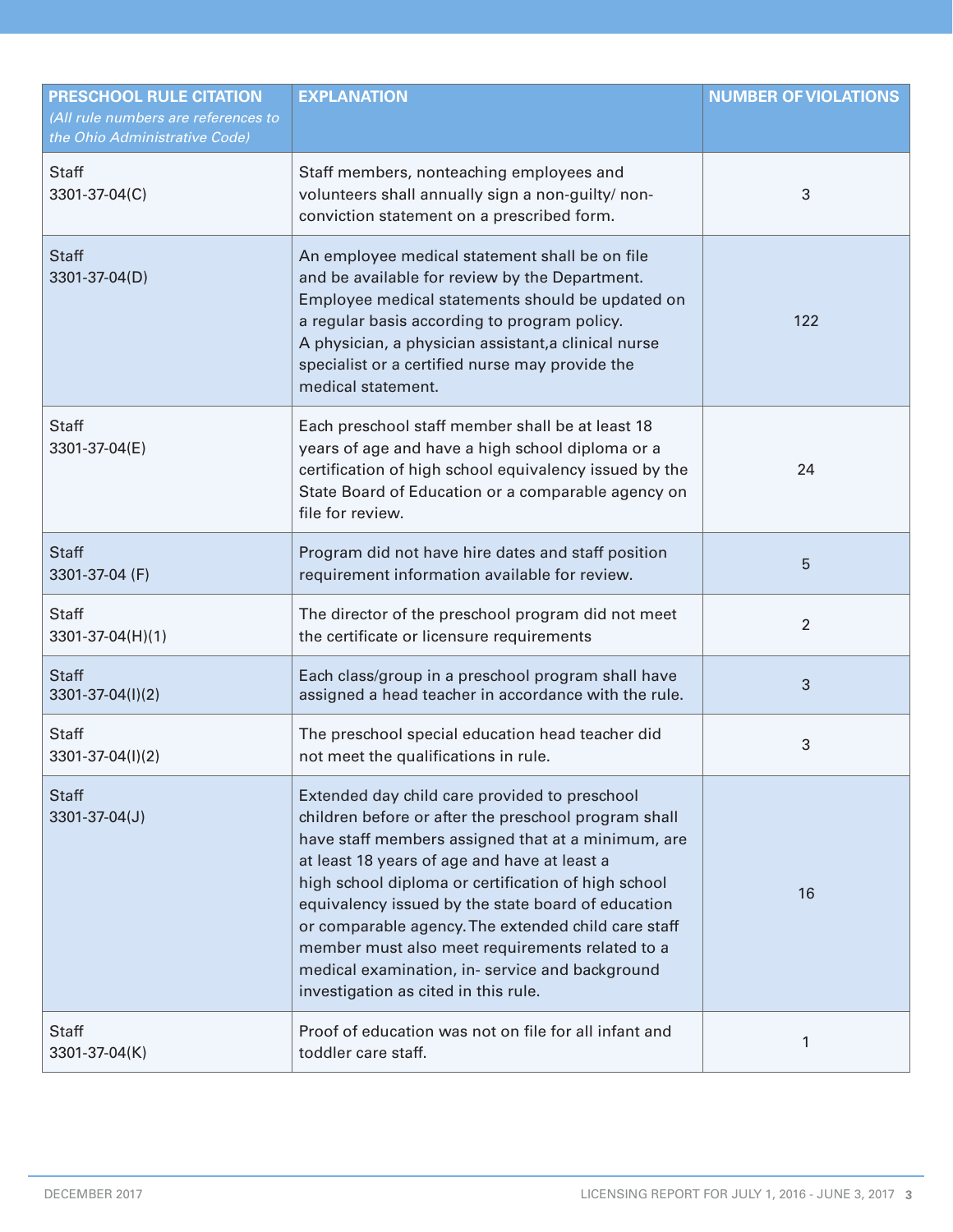| PRESCHOOL RULE CITATION<br>(All rule numbers are references to | <b>EXPLANATION</b>                                                                                                                                                                                                                                                                                                                                                                                                                                                                                                                                                                                                                                                             | <b>NUMBER OF VIOLATIONS</b> |
|----------------------------------------------------------------|--------------------------------------------------------------------------------------------------------------------------------------------------------------------------------------------------------------------------------------------------------------------------------------------------------------------------------------------------------------------------------------------------------------------------------------------------------------------------------------------------------------------------------------------------------------------------------------------------------------------------------------------------------------------------------|-----------------------------|
| the Ohio Administrative Code)                                  |                                                                                                                                                                                                                                                                                                                                                                                                                                                                                                                                                                                                                                                                                |                             |
| <b>Staff</b><br>3301-37-04(L)                                  | Substitute teachers shall meet the following<br>minimum requirements:<br>• Being at least 18 years of age;<br>• Have at least a high school diploma or<br>certification of high school equivalency issued<br>by the State Board of Education or comparable<br>agency;<br>• Meet the requirements related to a medical<br>examination, in-service and criminal background<br>investigation as cited in section 3301.541 of the<br>Revised Code after 15 school days.                                                                                                                                                                                                            | 23                          |
| <b>Staff</b><br>3301-37-04 (M)                                 | Unless the preschool staff member or director<br>holds an associate or higher degree in child<br>development or early childhood education from an<br>accredited college, university or technical college, a<br>prekindergarten associate certificate or<br>license issued by the State Board of Education, or a<br>prekindergarten teaching certificate or endorsement,<br>the preschool staff member and director shall<br>annually complete in-service training of 15 hours<br>until a total of 45 hours has been completed.<br>Preschool staff members who have met the 45-hour<br>in-service requirement shall thereafter complete 10<br>annual clock hours of in-service. | 20                          |
| <b>Staff</b><br>3301-37-04(M)(1)                               | Documentation of required annual in-service<br>training in one or more of the following areas: child<br>development or early childhood education; child<br>abuse recognition and prevention; First Aid; and/<br>or prevention, recognition, and management of<br>communicable diseases, was not on file.                                                                                                                                                                                                                                                                                                                                                                       | 6                           |
| <b>Staff</b><br>3301-37-04(N)                                  | Part time staff did not have required annual in-<br>service training hours.                                                                                                                                                                                                                                                                                                                                                                                                                                                                                                                                                                                                    | 13                          |
| <b>Staff</b><br>3301-37-04 (O) and (P)                         | Preschool staff members licensed by the<br>Department shall complete 10 annual clock hours<br>that may be part of the professional development<br>plan in accordance with Chapter 3301-24 of the<br>Administrative Code.                                                                                                                                                                                                                                                                                                                                                                                                                                                       | 20                          |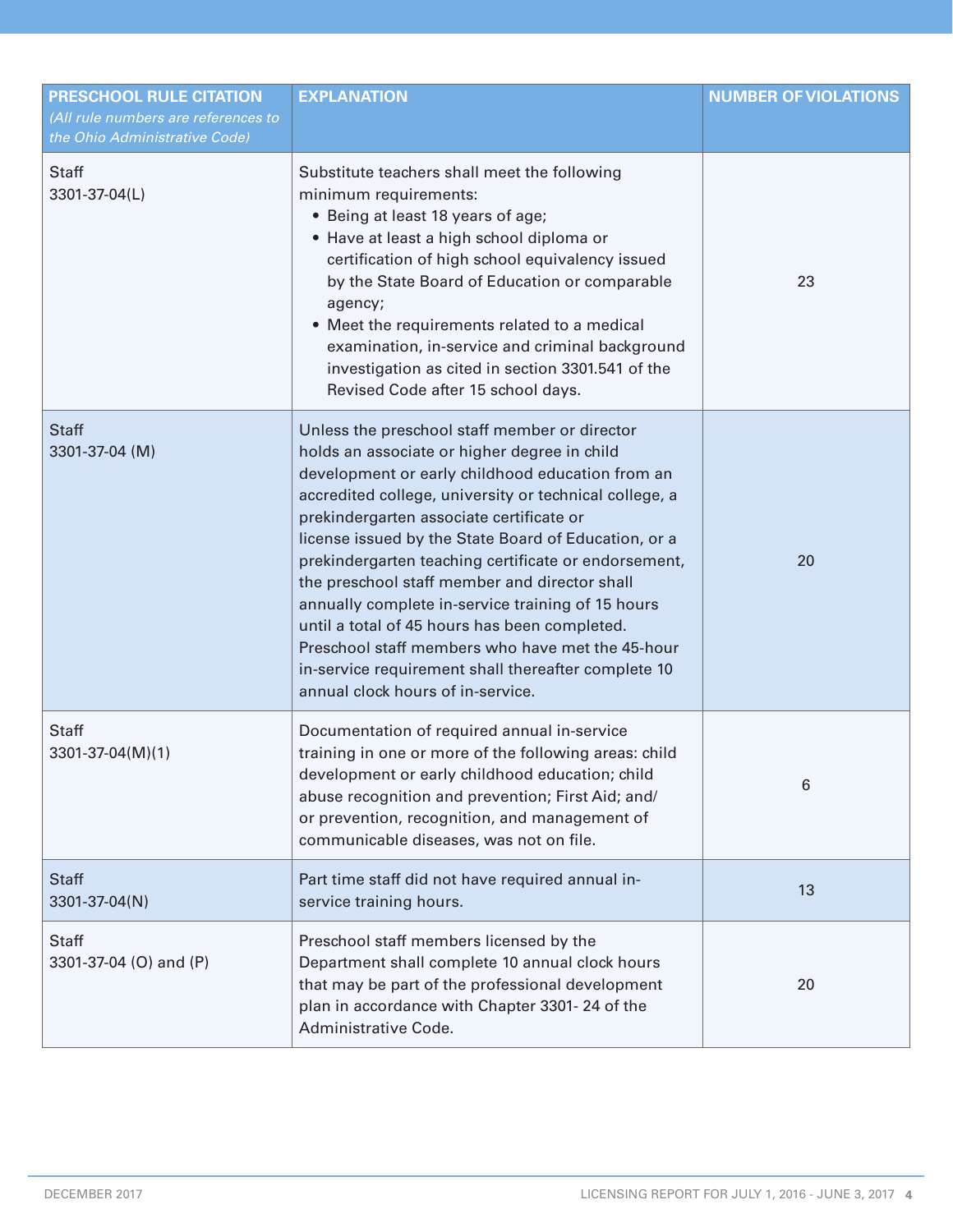| <b>PRESCHOOL RULE CITATION</b><br>(All rule numbers are references to<br>the Ohio Administrative Code) | <b>EXPLANATION</b>                                                                                                                                                                                                                                                                                                                            | <b>NUMBER OF VIOLATIONS</b> |
|--------------------------------------------------------------------------------------------------------|-----------------------------------------------------------------------------------------------------------------------------------------------------------------------------------------------------------------------------------------------------------------------------------------------------------------------------------------------|-----------------------------|
| <b>Staff</b><br>3301-37-04(R)                                                                          | A director and preschool staff members shall<br>provide evidence of a BCII investigation and FBI<br>criminal background check as required by section<br>3319.391 of the Revised Code. Documentation and<br>five-year updates are to be sent to the district or the<br>Department's Office of Educator Licensure and shall<br>be kept on file. | 19                          |
| <b>Staff</b><br>3301-37-04(T)                                                                          | The preschool staff member/child ratio, as described<br>in rule, must be maintained at all times.                                                                                                                                                                                                                                             | $\overline{4}$              |
| <b>Staff</b><br>3301-37-04(T)(1)                                                                       | Sufficient preschool staff members must be<br>physically present with the children at all times to<br>meet staff member/child ratio requirements.                                                                                                                                                                                             | 35                          |
| <b>Staff</b><br>3301-37-04(T)(2)                                                                       | Each class/group shall have at least one head<br>teacher as defined in rule.                                                                                                                                                                                                                                                                  | $\overline{2}$              |
| <b>Staff</b><br>3301-37-04(T)(3)                                                                       | No child shall ever be left alone or unsupervised.                                                                                                                                                                                                                                                                                            | 12                          |
| <b>Staff</b><br>3301-37-04(T)(5)                                                                       | Preschool special education classroom had a ratio in<br>excess of 1 teacher: 6 children with IEP                                                                                                                                                                                                                                              | 108                         |
| Facility<br>3301-37-05(A)                                                                              | The program shall be located in a safe space that<br>accommodates the enrollment, supports child<br>growth and development according to program<br>objectives, and meets the requirements of section<br>3301.55 of the Revised Code.                                                                                                          | 9                           |
| Facility<br>3301-37-05(B)                                                                              | The program shall provide written documentation of<br>an annual fire inspection and approval of the facility.<br>Annually means within 12 months of the previous<br>fire inspection.                                                                                                                                                          | 53                          |
| Facility<br>3301-37-05(D)                                                                              | The indoor space shall include not less than thirty-<br>five square feet of usable, wall-to-wall, floor space<br>for each child.                                                                                                                                                                                                              | 3                           |
| Facility<br>3301-37-05(E)                                                                              | Indoor play space is not available or scheduled for<br>preschool use.                                                                                                                                                                                                                                                                         | $\mathbf{1}$                |
| Facility<br>3301-37-05(E)(1)                                                                           | The surface of the outdoor play space shall be well<br>drained.                                                                                                                                                                                                                                                                               | 10                          |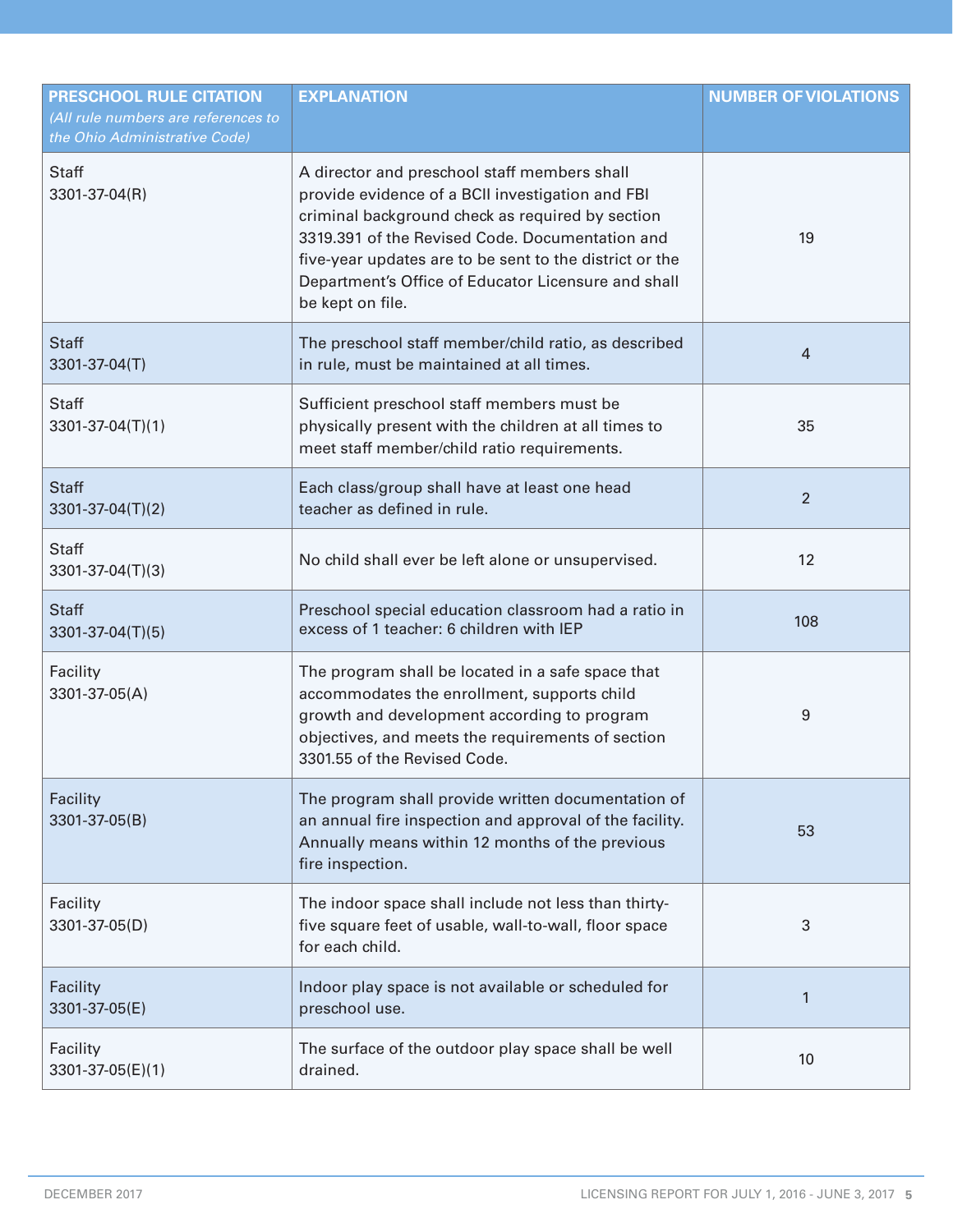| PRESCHOOL RULE CITATION<br>(All rule numbers are references to<br>the Ohio Administrative Code) | <b>EXPLANATION</b>                                                                                                                                                                                                                                 | <b>NUMBER OF VIOLATIONS</b> |
|-------------------------------------------------------------------------------------------------|----------------------------------------------------------------------------------------------------------------------------------------------------------------------------------------------------------------------------------------------------|-----------------------------|
| Facility<br>3301-37-05(E)(2)                                                                    | The play space shall be free of hazards such as,<br>but not limited to, broken glass, potholes, garbage,<br>flammable materials and other debris.                                                                                                  | $\overline{2}$              |
| <b>Equipment and supplies</b><br>3301-37-06(A)                                                  | Outdoor play space shall contain furniture, materials<br>and equipment of appropriate size and type to meet<br>the intellectual, physical, social and emotional needs<br>of the preschool children enrolled in the program.                        | 3                           |
| <b>Equipment and supplies</b><br>3301-37-06(B)(1)                                               | Protective mats shall be placed under climbers                                                                                                                                                                                                     | 10                          |
| <b>Equipment and supplies</b><br>3301-37-06(B)(2)                                               | Furniture, materials and equipment shall meet<br>safety and sanitation guidelines developed by the<br>Department. Electrical outlets shall be covered when<br>not in use.                                                                          | $\overline{2}$              |
| <b>Equipment and supplies</b><br>3301-37-06(B)(5)                                               | Cleaning and sanitizing supplies shall be stored out<br>of reach of children.                                                                                                                                                                      | 8                           |
| <b>Equipment and supplies</b><br>3301-37-06(C)                                                  | Play materials used in the program shall be arranged<br>so that children may select, remove and replace play<br>materials with a minimum of assistance.                                                                                            | 3                           |
| <b>Equipment and supplies</b><br>3301-37-06(D)                                                  | Adequate and sufficient first-aid supplies shall<br>be readily available at all times the program is in<br>operation.                                                                                                                              | 1                           |
| <b>Equipment and supplies</b><br>3301-37-06(E)                                                  | Each cot or mat, with individual bedding, shall be<br>labeled in some manner as to who is assigned to<br>use the cot and shall be for the exclusive use of each<br>child between sanitation procedures.                                            |                             |
| Policies and procedures<br>3301-37-07(D)                                                        | Board-adopted preschool policies are incomplete.                                                                                                                                                                                                   | 2                           |
| Policies and procedures<br>3301-37-07(B)                                                        | All preschool policies have not been board adopted.                                                                                                                                                                                                | 4                           |
| <b>Policies and Procedures</b><br>3301-37-07(D)(1)(b)                                           | Policies shall be appropriate for children enrolled in<br>the program shall at a minimum include, but not be<br>limited to preschool policies described in this rule:<br>(b) Include procedures for checking references of<br>potential employees. | 1                           |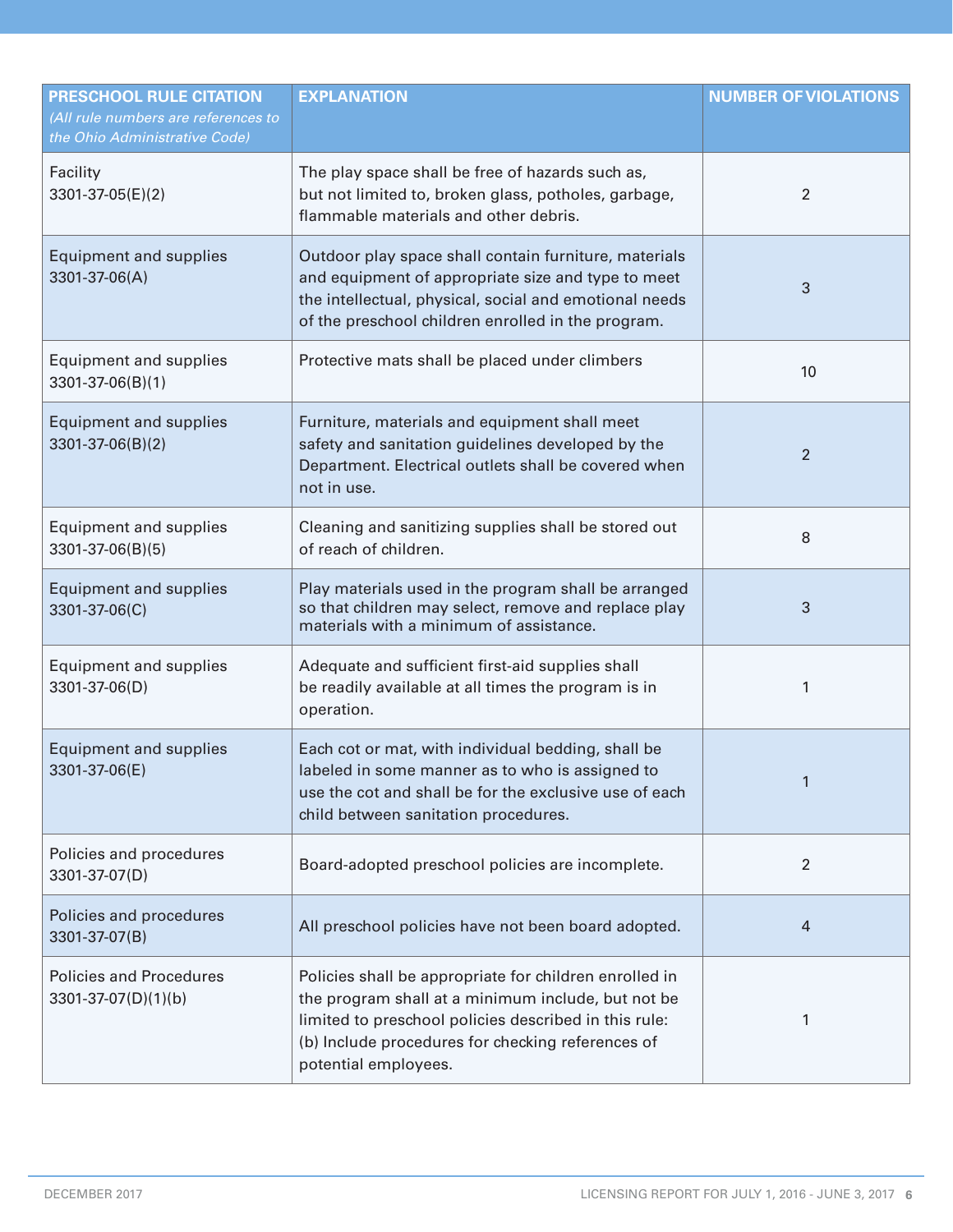| PRESCHOOL RULE CITATION<br>(All rule numbers are references to<br>the Ohio Administrative Code) | <b>EXPLANATION</b>                                                                                                                                                                                                                                                                                                            | <b>NUMBER OF VIOLATIONS</b> |
|-------------------------------------------------------------------------------------------------|-------------------------------------------------------------------------------------------------------------------------------------------------------------------------------------------------------------------------------------------------------------------------------------------------------------------------------|-----------------------------|
| Policies and procedures<br>3301-37-07(D)(4)(a)(iii)                                             | Posting medical and dental emergency procedures<br>in each preschool room and by each telephone, and<br>making such available to school personnel, children<br>and parents.                                                                                                                                                   | 8                           |
| Policies and procedures<br>3301-37-07(D)(4)(a)(iv)                                              | Emergency numbers shall be posted by each<br>telephone.                                                                                                                                                                                                                                                                       | 8                           |
| Policies and procedures<br>3301-37-07(D)(4)(a)(vi)                                              | Procedures for providing written notification to<br>parents when a child is injured and maintaining a<br>log of injury reports was not on file.                                                                                                                                                                               | $\overline{2}$              |
| Policies and procedures<br>$3301-37-07(D)(4)(c)(i)(a)$                                          | Prior to administration of a medication, food<br>supplement, modified diet or fluoride supplement,<br>the program shall secure the written instructions of a<br>licensed physician or licensed dentist as appropriate<br>for the administration of any medication, food<br>supplement, modified diet, or fluoride supplement. | 5                           |
| Policies and procedures<br>3301-37-07(D)(4)(c)(ii)                                              | Each time medication is administered, a written<br>record or log including dosage, date and time shall<br>be made. That record or log shall be kept on file for<br>one year.                                                                                                                                                  | 2                           |
| Policies and procedures<br>3301-37-07(D)(4)(c)(iii)                                             | The program's policies and procedures do not<br>address requiring only health professionals or<br>employees who have completed drug administration<br>training to administer medication.                                                                                                                                      | 7                           |
| Policies and procedures<br>3301-37-07(D)(4)(c)(iv)                                              | Medication shall be stored in a designated locked<br>storage place, except drugs requiring refrigeration<br>shall be kept in a refrigerator not accessible to<br>children.                                                                                                                                                    | 7                           |
| Policies and procedures<br>3301-37-07(D)(5)(b)                                                  | A roster with the name and telephone number of the<br>child and of the child's parent shall be prepared for<br>each group of children in the program at least once<br>annually. The roster should be furnished to each<br>parent upon request.                                                                                | 10                          |
| Policies and procedures<br>3301-37-07(D)(5)(b)                                                  | Parent rosters with the appropriate information were<br>not available for review.                                                                                                                                                                                                                                             | 20                          |
| Policies and procedures<br>3301-37-07(D)(5)(c)(i)                                               | Secure from each parent a signed statement to be<br>included in rosters.                                                                                                                                                                                                                                                      | 5                           |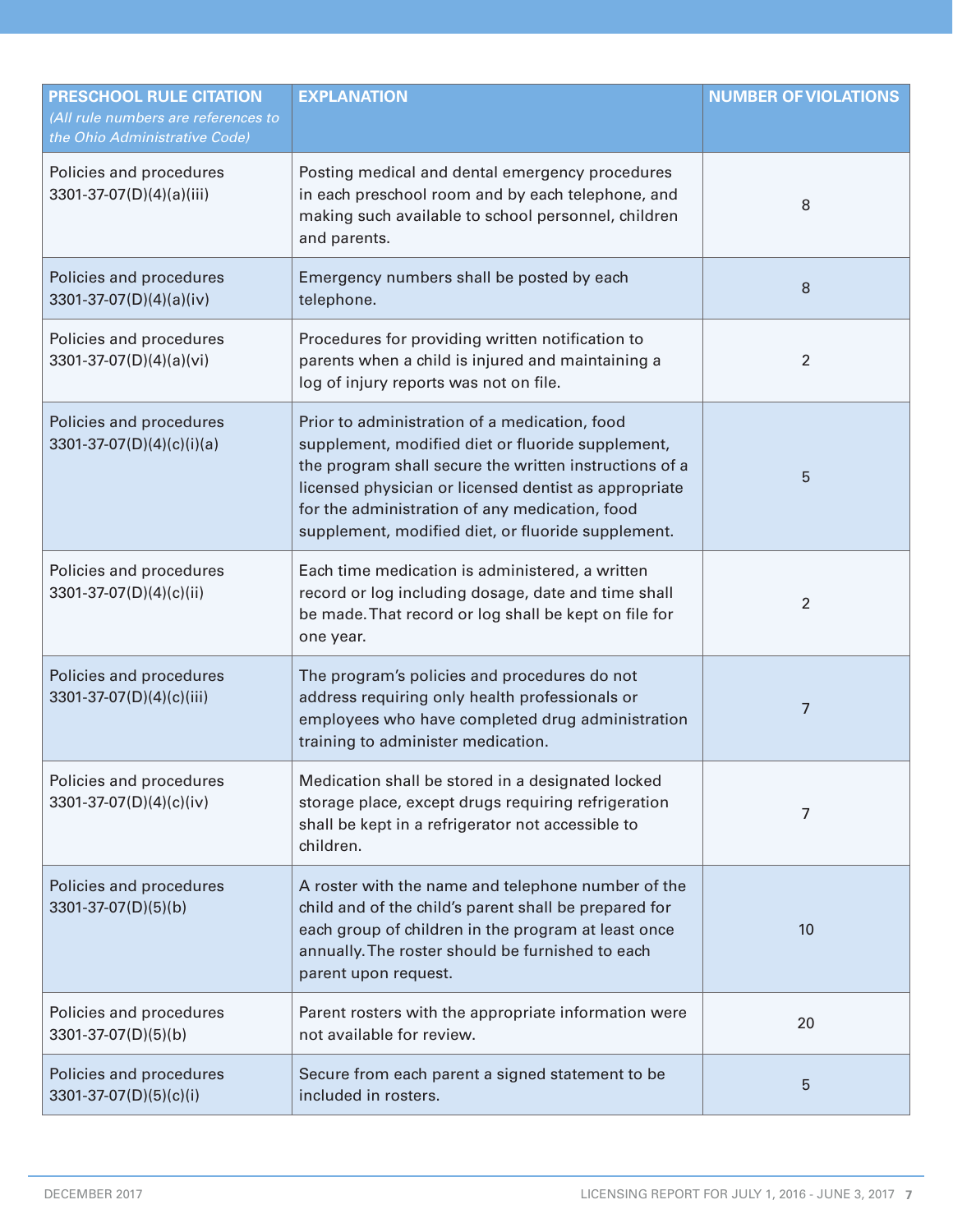| <b>PRESCHOOL RULE CITATION</b><br>(All rule numbers are references to<br>the Ohio Administrative Code) | <b>EXPLANATION</b>                                                                                                                                                                                                                                                                                                                                       | <b>NUMBER OF VIOLATIONS</b> |
|--------------------------------------------------------------------------------------------------------|----------------------------------------------------------------------------------------------------------------------------------------------------------------------------------------------------------------------------------------------------------------------------------------------------------------------------------------------------------|-----------------------------|
| Policies and procedures<br>3301-37-07(D)(7)                                                            | Management of Communicable Disease policy did<br>not include all required information.                                                                                                                                                                                                                                                                   | 1                           |
| Policies and procedures<br>3301-37-07(D)(7)(b)                                                         | In each building in which a program is operated, at<br>least one preschool staff member who has<br>completed a child abuse recognition and prevention<br>course based on an approved curriculum.                                                                                                                                                         | 51                          |
| Policies and procedures<br>$3301-37-07(D)(7)(a)(i)$                                                    | At least one preschool staff member who has<br>completed a course in First Aid was not readily<br>available at all times.                                                                                                                                                                                                                                | 19                          |
| Policies and procedures<br>$3301-37-07(D)(7)(a)(ii)$                                                   | In each building in which a program is operated,<br>at least one preschool staff member who has<br>completed a course in prevention, recognition and<br>management of communicable diseases shall be<br>readily available at all times.                                                                                                                  | 45                          |
| Policies and procedures<br>3301-37-07(E)                                                               | Any parent of a child enrolled in the program shall<br>be permitted unlimited access to the school during<br>its hours of operation to contact his child, evaluate<br>the care provided by the program, the premises, or<br>for other purposes approved by the director. Upon<br>entering the premises, the parent shall report to the<br>school office. | 1                           |
| <b>Child Information</b><br>3301-37-08(A)                                                              | Prior to the date of admission or not later than 30<br>days after date of admission of a child, the parent<br>shall provide a medical statement, and every 13<br>months from the date of examination thereafter.                                                                                                                                         | 29                          |
| <b>Child Information</b><br>3301-37-08(A)(4)                                                           | A physician, a physician assistant, a clinical nurse<br>specialist or a certified nurse shall provide the<br>medical statement.                                                                                                                                                                                                                          | $\overline{2}$              |
| <b>Child Information</b><br>3301-37-08(B)(1)                                                           | Cumulative records were missing for a recently<br>enrolled child.                                                                                                                                                                                                                                                                                        | $\mathbf{1}$                |
| <b>Child Information</b><br>3301-37-08(B)(1)(c)                                                        | The cumulative record of each child shall include but<br>not be limited to names, addresses and telephone<br>numbers of two persons to contact in an emergency<br>if the parent cannot be located.                                                                                                                                                       | 1                           |
| <b>Child Information</b><br>3301-37-08(B)(1)(d)                                                        | The cumulative record of each child shall include but<br>not be limited to name of the person(s) to whom the<br>child can be released.                                                                                                                                                                                                                   | $\overline{2}$              |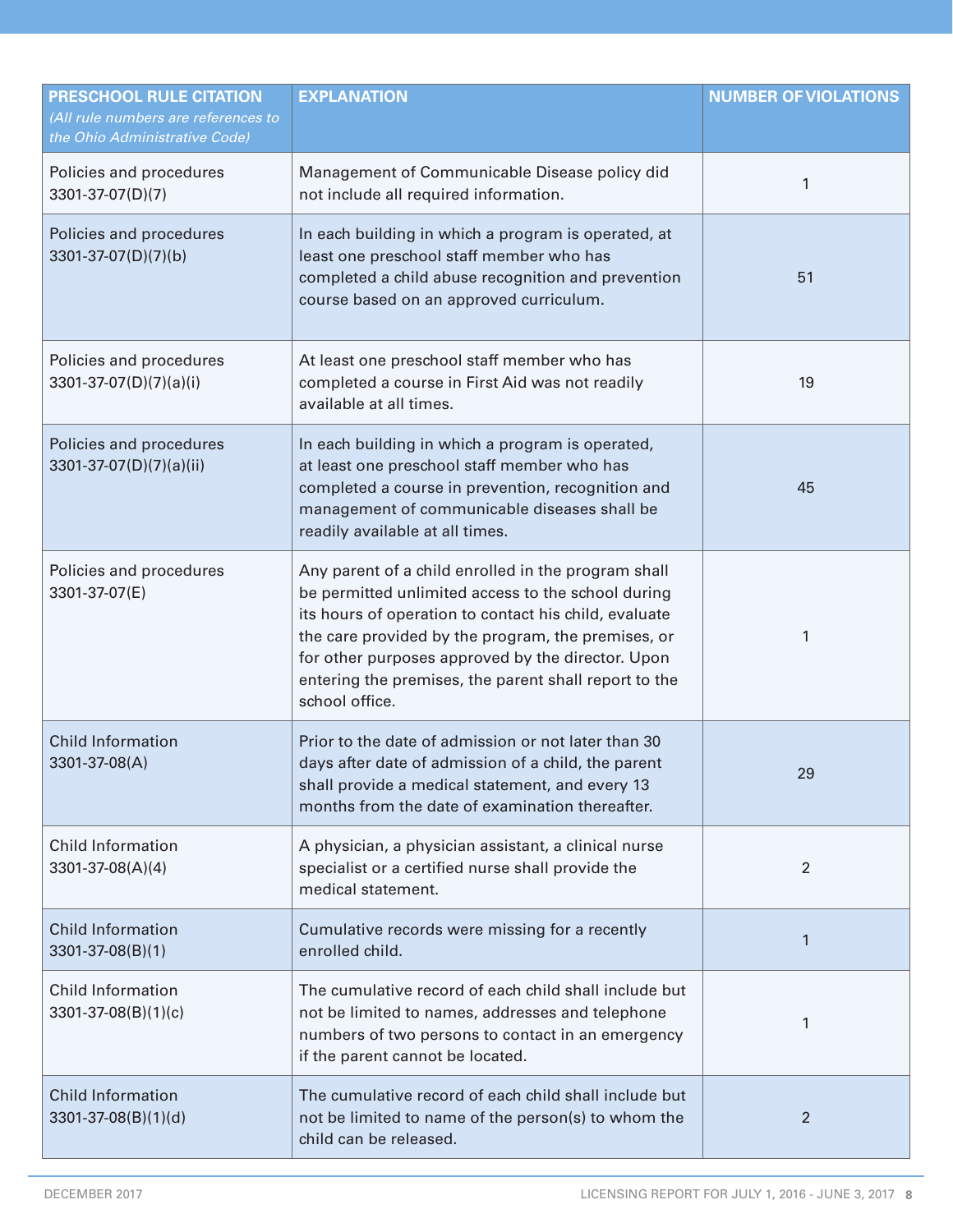| <b>PRESCHOOL RULE CITATION</b><br>(All rule numbers are references to<br>the Ohio Administrative Code) | <b>EXPLANATION</b>                                                                                                                                                                                                                                    | <b>NUMBER OF VIOLATIONS</b> |
|--------------------------------------------------------------------------------------------------------|-------------------------------------------------------------------------------------------------------------------------------------------------------------------------------------------------------------------------------------------------------|-----------------------------|
| <b>Child Information</b><br>$3301 - 37 - 08(B)(1)(e)$                                                  | There was no evidence of parent authorization for<br>transportation related to the program available for<br>review in the students' cumulative record.                                                                                                | 3                           |
| <b>Child Information</b><br>$3301 - 37 - 08(B)(2)(a)$                                                  | Medical statements were not on file for all children.                                                                                                                                                                                                 | 66                          |
| <b>Child Information</b><br>$3301 - 37 - 08(B)(2)(c)$                                                  | The health record of each child shall include but not<br>be limited to an immunization record as required by<br>section 3313.67 of the Revised Code, which record<br>shall include immunizations required by section<br>3313.671 of the Revised Code. | 29                          |
| <b>Child Information</b><br>3301-37-08 (B)(2)(d)                                                       | The health record of each child shall include but not<br>be limited to a list of any allergies and treatment for<br>said allergies.                                                                                                                   | 3                           |
| <b>Child Information</b><br>$3301 - 37 - 08(B)(2)(e)$                                                  | The health record of each child shall include but not<br>be limited to a list of any medications, food<br>supplements, modified diets or fluoride supplements<br>currently being administered to the child.                                           | 1                           |
| <b>Child Information</b><br>3301-37-08(B)(2)(f)                                                        | The health record of each child shall include but not<br>be limited to a list of any chronic physical problems<br>and any history of hospitalization.                                                                                                 | 2                           |
| <b>Child Information</b><br>$3301 - 37 - 08(B)(2)(g)$                                                  | The health record of each child shall include but not<br>be limited to a list of any diseases the child has had.                                                                                                                                      | $\overline{2}$              |
| <b>Child Information</b><br>3301-37-08(B)(2)(h)                                                        | The health record of each child shall include but<br>not be limited to names, addresses and telephone<br>numbers of a physician and a dentist in case of<br>emergency.                                                                                | 3                           |
| <b>Child Information</b><br>3301-37-08(B)(2)(i)                                                        | The health record of each child shall include but not<br>be limited to permission of parent for emergency<br>medical and dental care as required by section<br>3313.712 of the Revised Code.                                                          | 2                           |
| <b>Child Information</b><br>3301-37-08(B)(2)(j)                                                        | The health record of each child shall include but not<br>be limited to permission of parent for emergency<br>transportation.                                                                                                                          | 4                           |
| <b>School Food Service</b><br>3301-37-09(B)(3)                                                         | A choice from two of the groups listed below must<br>be served for snack: (a) meat/meat-equivalent group;<br>(b) bread/bread- alternatives group; (c) milk group;<br>or (d) fruit/vegetable group                                                     | 2                           |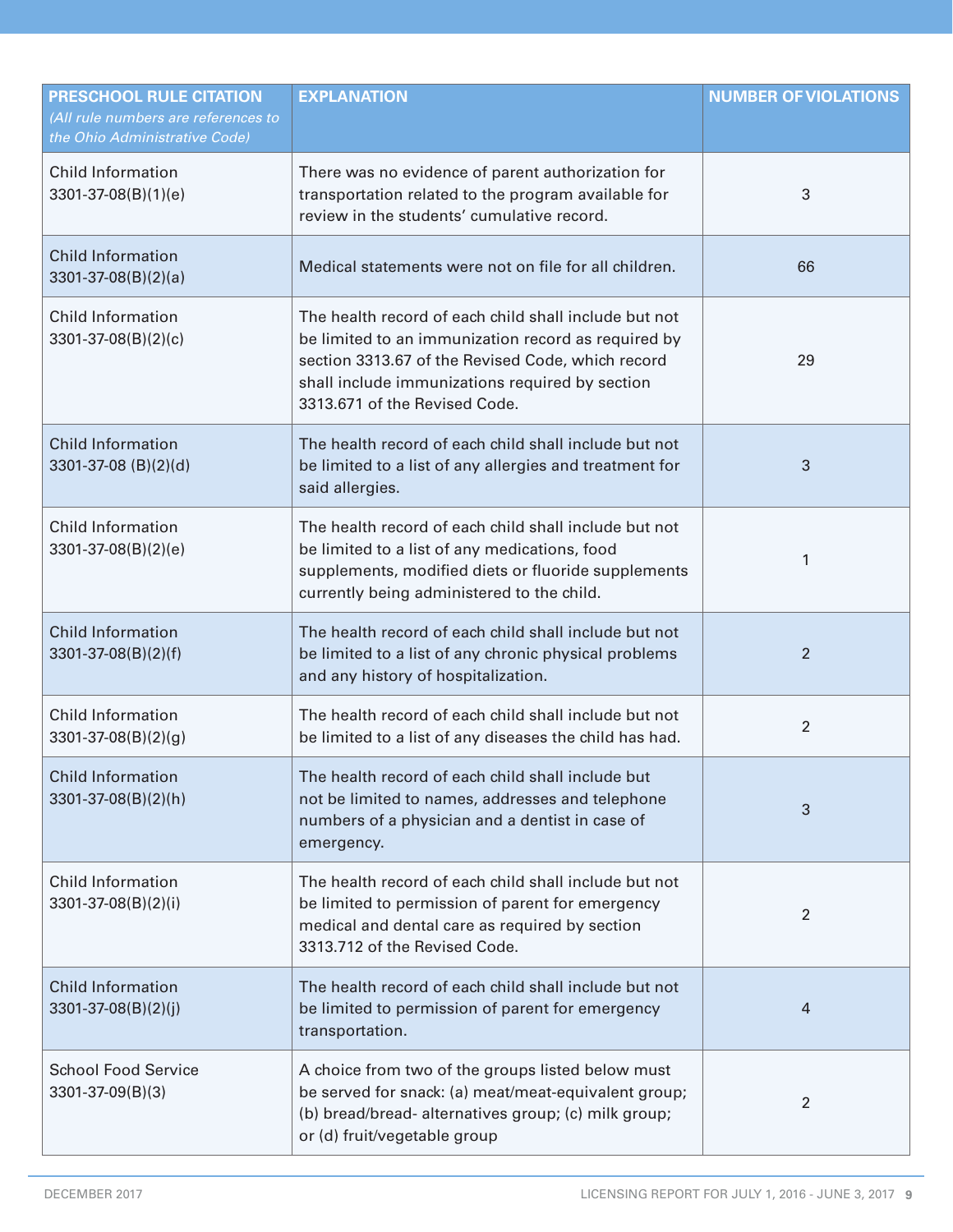| <b>PRESCHOOL RULE CITATION</b><br>(All rule numbers are references to<br>the Ohio Administrative Code) | <b>EXPLANATION</b>                                                                                                                                                                                                                                                                  | <b>NUMBER OF VIOLATIONS</b> |
|--------------------------------------------------------------------------------------------------------|-------------------------------------------------------------------------------------------------------------------------------------------------------------------------------------------------------------------------------------------------------------------------------------|-----------------------------|
| <b>School Food Service</b><br>3301-37-09(D)                                                            | Current menus were not posted in a conspicuous<br>place and did not reflect all meals and snacks to be<br>served by the program.                                                                                                                                                    | 9                           |
| <b>Behavior Management</b><br><b>Discipline</b><br>3301-37-10(C)                                       | The behavior management policy given to parents<br>did not include all of the restrictions listed in rule.                                                                                                                                                                          | 32                          |
| <b>Behavior Management</b><br>Discipline<br>3301-37-10(E)                                              | The parent of a child enrolled in a center shall<br>receive the center's written discipline policy.                                                                                                                                                                                 | $\overline{2}$              |
| <b>Behavior Management</b><br><b>Discipline</b><br>3301-37-10(F)                                       | All preschool staff members shall receive a copy<br>of the center's discipline policy for review upon<br>employment.                                                                                                                                                                | $\mathbf{1}$                |
| <b>Management of Communicable</b><br><b>Disease</b><br>3301-37-11(C)                                   | The program communicable disease policy did not<br>include all of the signs and symptoms of illness that<br>requires immediate isolation and discharge to a<br>parent.                                                                                                              | 15                          |
| <b>Staff</b><br>3301-32-02(B)                                                                          | School child program staff members shall not have<br>pleaded guilty or have been convicted of any offense<br>mentioned in section 3301.541 of the<br>Revised Code and shall have a criminal background<br>check completed by the appropriate state or federal<br>agency.            | 14                          |
| <b>Staff</b><br>3301-32-02(C)                                                                          | All staff, volunteers and responsible individuals shall<br>sign a non-guilty/non-conviction statement on an<br>annual basis.                                                                                                                                                        | 10                          |
| <b>Staff</b><br>3301-32-02(D)                                                                          | Staff members of school child programs shall be<br>examined by a licensed physician, physician's<br>assistant, clinical nurse specialist or certified nurse<br>not more than 12 months prior to employment and<br>up to 30 days after employment.                                   | 35                          |
| <b>Staff</b><br>3301-32-02(E)                                                                          | Community partners will provide the school<br>childcare administrator with documentation that<br>confirms every reasonable assurance is taken to<br>safeguard enrolled children in alignment with this<br>rule and will provide documentation to support<br>assurance upon request. | 1                           |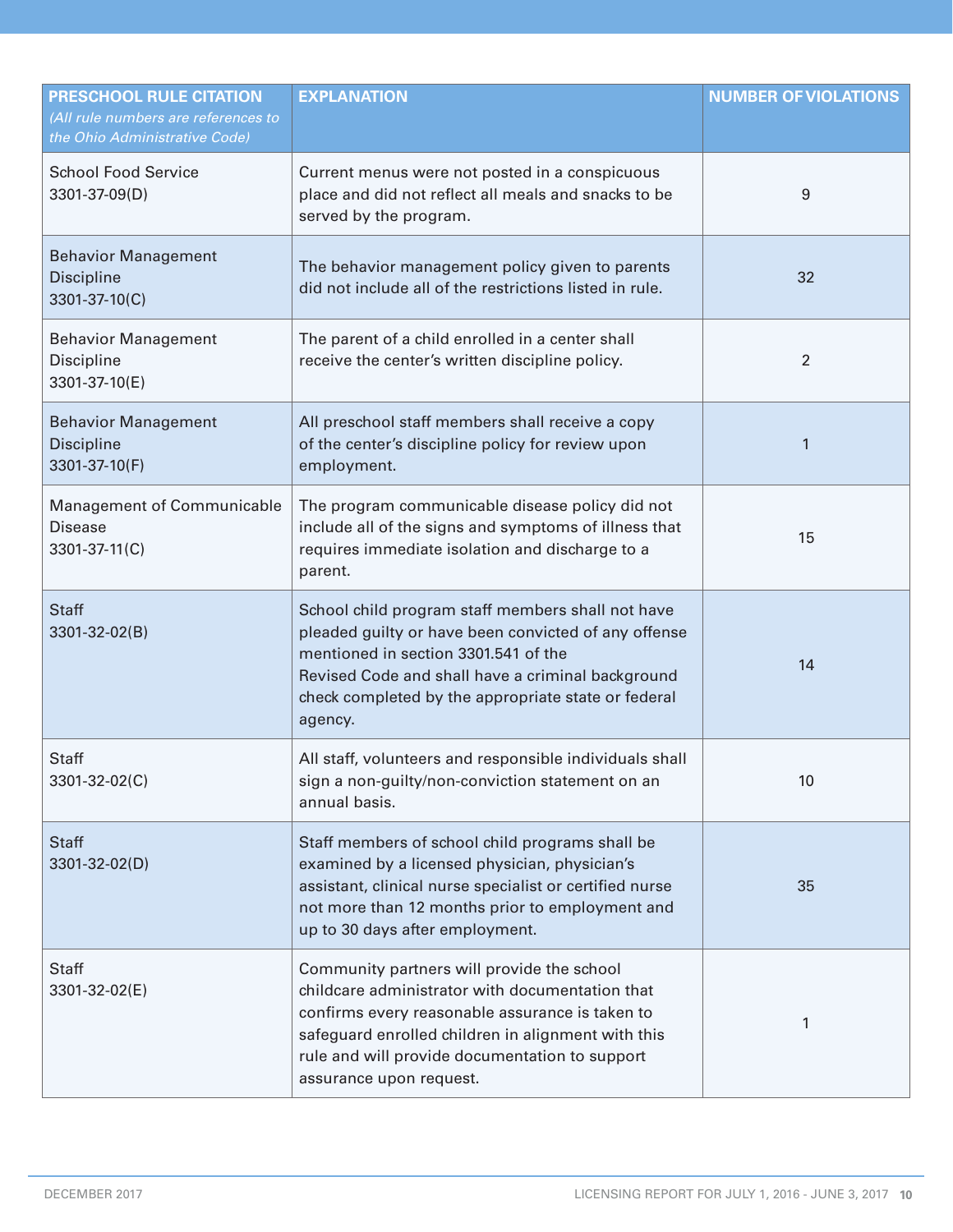| <b>SACC RULE CITATION</b><br>(All rules are Ohio<br>Administrative Code) | <b>EXPLANATION</b>                                                                                                                                                                                                                                                                                                                                                                                | <b>NUMBER OF VIOLATIONS</b> |
|--------------------------------------------------------------------------|---------------------------------------------------------------------------------------------------------------------------------------------------------------------------------------------------------------------------------------------------------------------------------------------------------------------------------------------------------------------------------------------------|-----------------------------|
| Staff<br>3301-32-02(G)(1)                                                | A program coordinator shall, at a minimum, meet<br>the requirements of a program team leader.                                                                                                                                                                                                                                                                                                     | $\overline{2}$              |
| <b>Staff</b><br>$3301 - 32 - 02(G)(2)(a)$                                | A program team leader shall be at least 21 years of<br>age.                                                                                                                                                                                                                                                                                                                                       | $\overline{4}$              |
| <b>Staff</b><br>3301-32-02(G)(2)(b)                                      | A program team leader shall have a high school<br>diploma or equivalent.                                                                                                                                                                                                                                                                                                                          | 16                          |
| <b>Staff</b><br>$3301 - 32 - 02(G)(3)(a)$                                | A program assistant shall be at least 18 years of age.                                                                                                                                                                                                                                                                                                                                            | 6                           |
| <b>Staff</b><br>3301-32-02(G)(3)(b)                                      | A program assistant shall hold a high school<br>diploma or equivalent.                                                                                                                                                                                                                                                                                                                            | 15                          |
| <b>Staff</b><br>$3301 - 32 - 02(G)(3)(c)$                                | All staff members shall meet the following minimum<br>requirements at the time they are employed. A<br>program assistant shall have 500 hours of related<br>experience.                                                                                                                                                                                                                           | 1                           |
| <b>Staff</b><br>3301-32-02(I)                                            | All staff members, as well as volunteers and<br>responsible individuals used as staff members, shall<br>receive orientation training that addresses program<br>policies and procedures within seven calendar days<br>of the first scheduled date of attendance on job.                                                                                                                            | 13                          |
| <b>Staff</b><br>3301-32-02(J)                                            | Each staff member designated as a team leader,<br>program assistant, or responsible individual who<br>is paid and scheduled to work directly with children<br>shall have on file evidence of annually completing<br>a minimum of 15 clock hours of in-service training<br>until forty-five hours are reached. After forty-five<br>hours are reached five hours of in-service must be<br>completed | 7                           |
| Staff<br>3301-32-02(M)                                                   | Documentation of completed in-service training as<br>required shall include date, place, topic, program<br>coordinator's and presenter's signatures.                                                                                                                                                                                                                                              | 3                           |
| <b>Staff Ratios and Volunteers</b><br>3301-32-03(A)                      | Staff/child ratios shall be at least one staff member<br>caring for 18 school children who are five years old,<br>but less than 11 years old; or at least one staff<br>member caring for every 20 school children who are<br>11 years old or old, but less than fifteen years old.                                                                                                                | 3                           |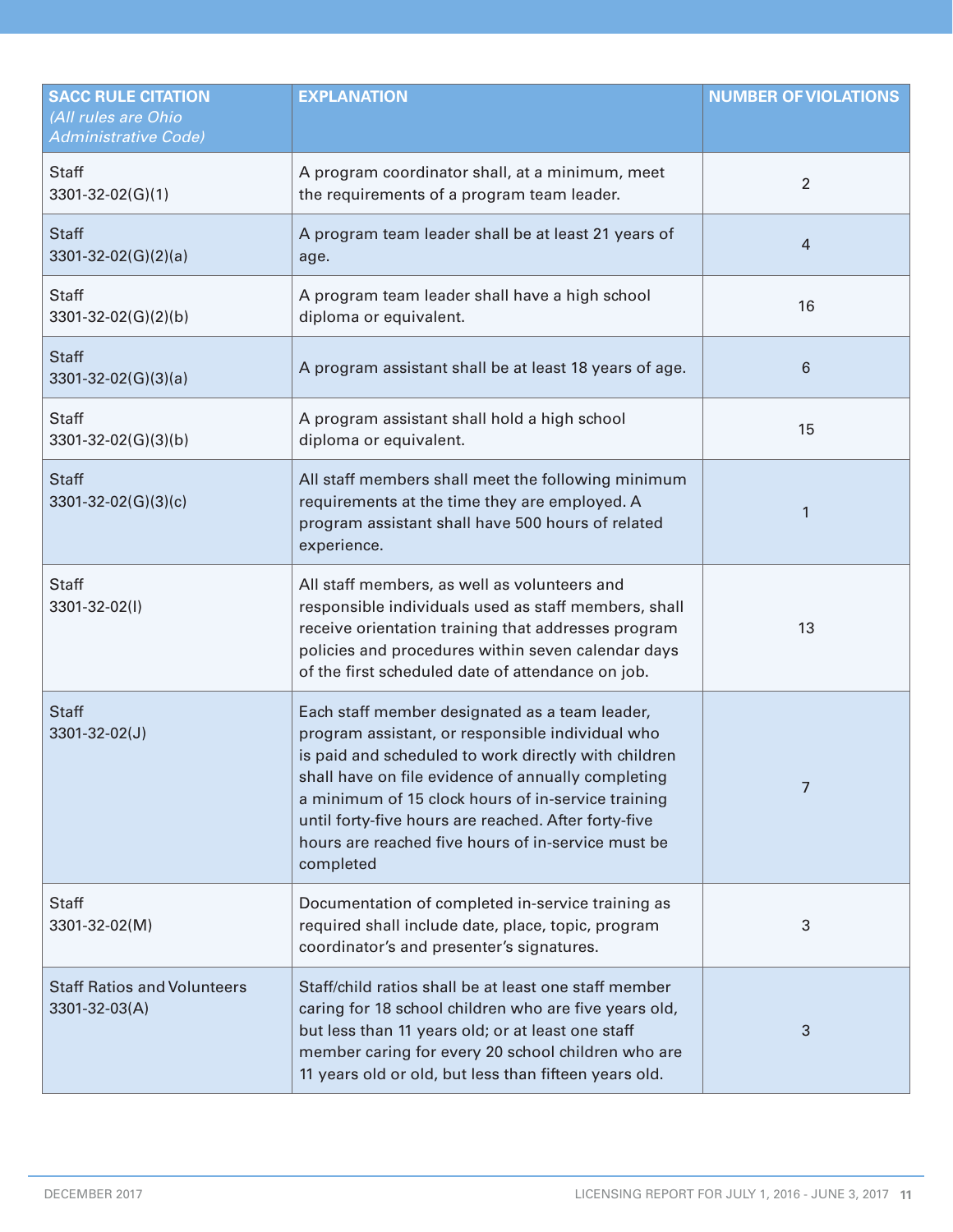| <b>SACC RULE CITATION</b><br>(All rules are Ohio<br><b>Administrative Code)</b> | <b>EXPLANATION</b>                                                                                                                                                                                                                                      | <b>NUMBER OF VIOLATIONS</b> |
|---------------------------------------------------------------------------------|---------------------------------------------------------------------------------------------------------------------------------------------------------------------------------------------------------------------------------------------------------|-----------------------------|
| <b>Staff Ratios and Volunteers</b><br>3301-32-03(H)                             | A staff member with current valid first aid and CPR,<br>child abuse recognition and prevention, and<br>management of communicable disease certification<br>shall be on site at all times when children are in<br>attendance.                            | 38                          |
| <b>Facilities</b><br>3301-32-04(B)(1)                                           | A program not conducted in school buildings may<br>not be licensed until it has been ascertained that<br>such use conforms to local codes and ordinances,<br>and until the premises have passed inspection by a<br>fire marshal.                        | 2                           |
| <b>Facilities</b><br>3301-32-04(C)                                              | Both the scheduled and completed dates of the<br>annual fire inspection shall be documented and<br>maintained by the program.                                                                                                                           | 29                          |
| <b>Facilities</b><br>3301-32-04(K)                                              | Space for storage of equipment and children's<br>personal belongings shall be available.                                                                                                                                                                | 3                           |
| <b>Facilities</b><br>3301-32-04(M)                                              | Telephone numbers for emergency services as may<br>be locally appropriate must be posted near the<br>telephone.                                                                                                                                         | 4                           |
| Program and Curriculum<br>3301-32-05(B)                                         | A school child curriculum shall address, but not<br>necessarily be limited to, personal discipline, social<br>development and emotional well-being, recreational<br>skills, and health and safety skills.                                               | 19                          |
| Program and Curriculum<br>3301-32-05(D)                                         | The school child program shall have written policy<br>and procedures for communication with and<br>involvement of parents whose children attend the<br>program. The name and telephone number of the<br>Department's ombudsman shall be posted.         | 1                           |
| <b>Health and Safety</b><br>3301-32-06(C)                                       | Non-prescription and prescription medication<br>shall be administered in accordance with program<br>policies and procedures and only with written<br>permission of a parent. The program policy did not<br>include all of the details required in rule. | 6                           |
| <b>Health and Safety</b><br>3301-32-06(D)                                       | First aid supplies and directions for their use shall<br>be readily available at all times the program is in<br>operation and taken on all field trips.                                                                                                 | 1                           |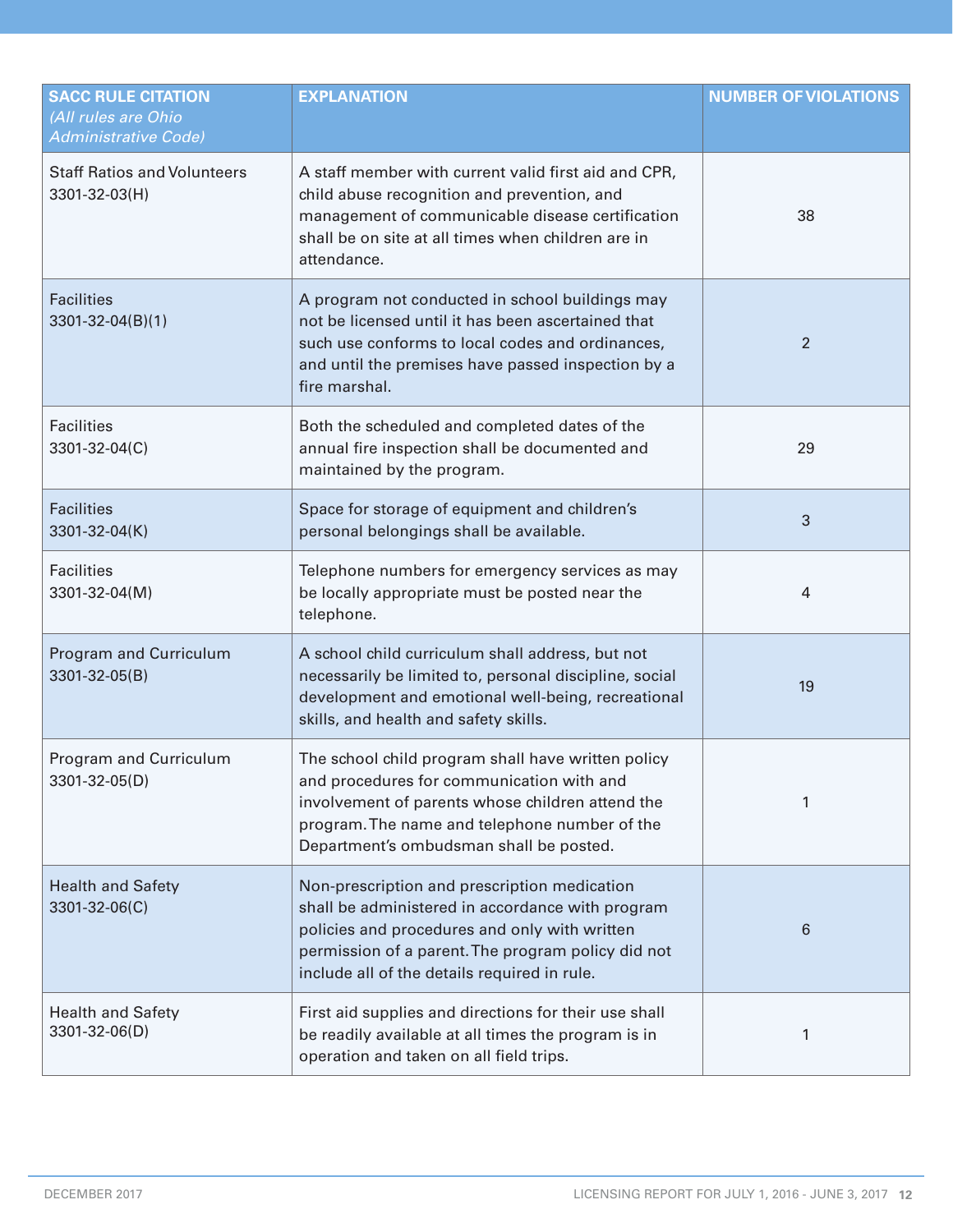| <b>SACC RULE CITATION</b><br>(All rules are Ohio<br>Administrative Code) | <b>EXPLANATION</b>                                                                                                                                                                                                                                                                                                                                                                                                                                                                                                                               | <b>NUMBER OF VIOLATIONS</b> |
|--------------------------------------------------------------------------|--------------------------------------------------------------------------------------------------------------------------------------------------------------------------------------------------------------------------------------------------------------------------------------------------------------------------------------------------------------------------------------------------------------------------------------------------------------------------------------------------------------------------------------------------|-----------------------------|
| <b>Health and Safety</b><br>3301-32-06(E)                                | The program shall have an emergency plan and all<br>staff shall have training and annual reviews of that<br>emergency plan.                                                                                                                                                                                                                                                                                                                                                                                                                      | 1                           |
| <b>Health and Safety</b><br>3301-32-06(F)                                | Children shall have emergency drill practice at least<br>once per quarter during the school year and at least<br>once during a summer program.                                                                                                                                                                                                                                                                                                                                                                                                   | 5                           |
| Nutrition<br>3301-32-07(C)1                                              | A program shall post the snack menu and serve a<br>nutritious snack as defined in rule to each child in<br>attendance.                                                                                                                                                                                                                                                                                                                                                                                                                           | $\overline{2}$              |
| <b>Nutrition</b><br>3301-32-07(C)(1)                                     | Programs that provide meals or snacks shall follow<br>the requirements of the school district, county board<br>of developmental disabilities or eligible nonpublic<br>school, and comply with the nutritional requirements<br>of the United States Department of Agriculture.                                                                                                                                                                                                                                                                    | $\overline{2}$              |
| <b>Management of Communicable</b><br><b>Disease</b><br>3301-32-08(A)     | A person trained to recognize the common signs<br>of communicable disease or other illness as<br>required by paragraph (L) of rule 3301-32-02 of the<br>Administrative Code, shall observe each child daily<br>as the child enters the group.                                                                                                                                                                                                                                                                                                    | $\overline{2}$              |
| <b>Management of Communicable</b><br><b>Disease</b><br>3301-32-08(B)(4)  | A child suspected of having a communicable disease<br>shall be observed carefully for worsening condition.                                                                                                                                                                                                                                                                                                                                                                                                                                       | 17                          |
| Management of Communicable<br>Disease<br>3301-32-08(C)                   | Each program shall have written policies and<br>procedures for management of communicable<br>disease. The policy did not include all of the<br>requirements listed in rule.                                                                                                                                                                                                                                                                                                                                                                      | 10                          |
| <b>Discipline</b><br>3301-32-09(A)                                       | The program shall have a written discipline policy<br>describing the program's philosophy of discipline<br>and the specific methods of discipline used at the<br>program. This written policy shall be on file at the<br>program for review. Constructive, developmentally<br>appropriate child guidance and management<br>techniques are to be used at all times, and shall<br>include such measures as redirection, separation<br>from problem situations, talking with the child about<br>the situation, and praise for appropriate behavior. | 1                           |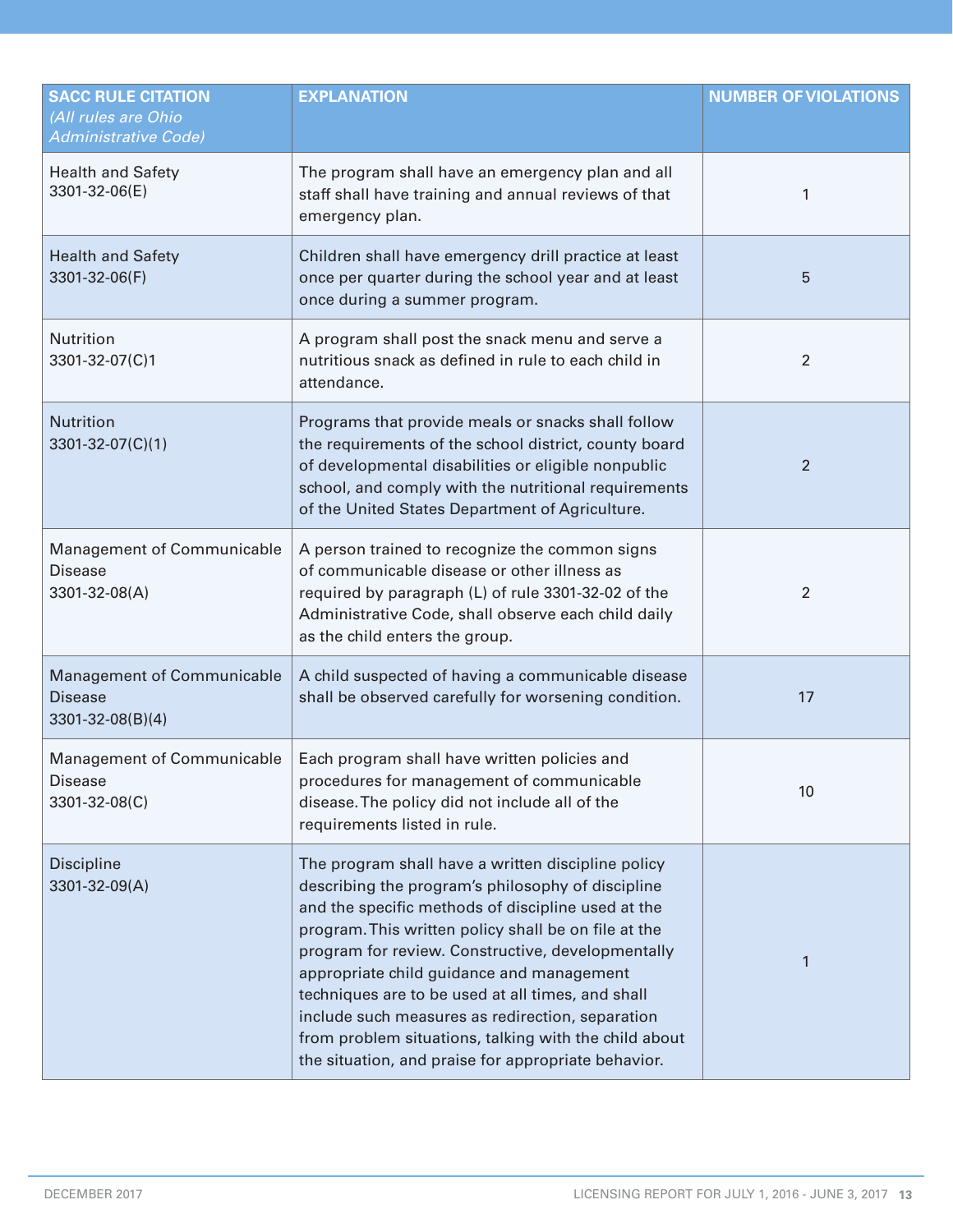| <b>SACC RULE CITATION</b><br>All rules are Ohio<br>Administrative Code) | <b>EXPLANATION</b>                                                                                                                                                                                                                                                                                                                                                                                                                                                                                              | <b>NUMBER OF VIOLATIONS</b> |
|-------------------------------------------------------------------------|-----------------------------------------------------------------------------------------------------------------------------------------------------------------------------------------------------------------------------------------------------------------------------------------------------------------------------------------------------------------------------------------------------------------------------------------------------------------------------------------------------------------|-----------------------------|
| Discipline<br>3301-32-09(C)                                             | The school child program shall provide in-service/<br>training to staff regarding the written discipline<br>policy and procedures before the school child<br>program begins and/or before staff members begin<br>working with children.                                                                                                                                                                                                                                                                         | 4                           |
| <b>Discipline</b><br>3301-32-09(I)                                      | The program's discipline policy did not include all of<br>the restrictions listed in rule.                                                                                                                                                                                                                                                                                                                                                                                                                      | 41                          |
| <b>Policies and Procedures</b><br>3301-32-10(A)                         | The written program policies and procedures for<br>medication administration did not include all of<br>the requirements listed in section 3313.713 of the<br>Revised Code.                                                                                                                                                                                                                                                                                                                                      | 4                           |
| <b>Policies and Procedures</b><br>3301-32-10(C)                         | Program policies and procedures shall include the<br>requirement for staff orientation, in-service and<br>reference checks.                                                                                                                                                                                                                                                                                                                                                                                     | 6                           |
| <b>Policies and Procedures</b><br>3301-32-10(F)(1)                      | Individual child records shall be maintained and<br>updated at least annually and include registration<br>information including, but not necessarily limited<br>to, the following: child's name, date of birth, date of<br>admission, parent's name, home address, business<br>address and telephone number where the parent<br>can be reached during the time the child attends the<br>program (if applicable) and/or procedures for<br>reaching the parents, and the name of the school the<br>child attends. | 2                           |
| <b>Policies and Procedures</b><br>3301-32-10(F)(2)                      | Individual child records shall be maintained and<br>updated at least annually and include telephone<br>numbers of three authorized persons to take<br>the child from the program in the event of an<br>emergency.                                                                                                                                                                                                                                                                                               | 3                           |
| <b>Policies and Procedures</b><br>3301-32-10(F)(3)                      | Individual child records shall be maintained and<br>updated at least annually and include parental<br>consent for first aid, medication and transportation<br>to an emergency care facility.                                                                                                                                                                                                                                                                                                                    | 2                           |
| <b>Policies and Procedures</b><br>3301-32-10(F)(5)                      | Individual child records shall be maintained and<br>updated at least annually and include a signed<br>parental permission slip for administration of<br>medication and a log of medication administration.                                                                                                                                                                                                                                                                                                      | $\overline{2}$              |